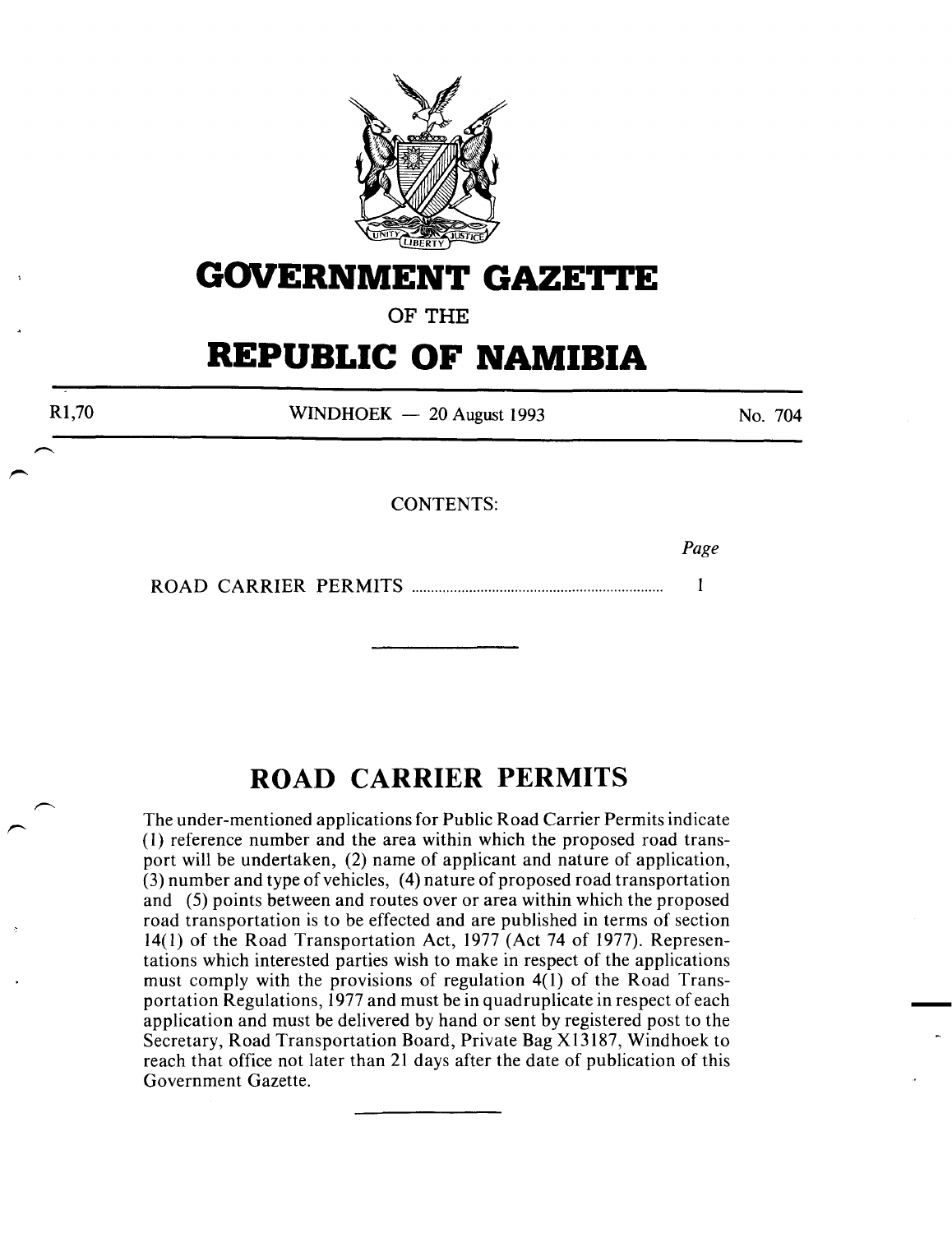- (1) 21/10/92 92OP0766
- (2) BEUKES A.J., WINDHOEK  $-$  New application.
- (3) Motor car to be acquired 5 Persons
- (4) (a) Taxi-passengers and their personal luggage.
- (5) (a) (i) Within Windhoek municipal area.

 $(1)$  21/10/92 92OP0767

- (2) BEUKES A.J., WINDHOEK  $-$  New application.
- (3) Motor car to be acquired 5 Persons
- (4) (a) Taxi-passengers and their personal luggage.

(5) (a) (i) Within Windhoek municipal area.

- (1) 21/10/92 92OP0768
- (2) **EKANDJO A., WINDHOEK**  $-$  New application.
- (3) Motor car to be acquired 5 Persons
- (4) (a) Taxi-passengers and their personal luggage.
- (5) (a) (i) Within Windhoek municipal area.

#### (1) 21/10/92 92OP0769

- (2) NKANDI H., WINDHOEK  $-$  New application.
- (3) Motor car to be acquired 5 Persons
- ( 4) (a) Taxi-passengers and their personal luggage.
- (5) (a) (i) Within Windhoek municipal area.
- (1) 22/10/92 920P0772
- (2) KEJA D., WINDHOEK  $-$  New application.
- (3) Motor car to be acquired 6 Persons
	- Motor car to be acquired 6 Persons
- ( 4) (a) Taxi-passengers and their personal luggage.
- (5) (a) (i) Within Windhoek municipal area.
- 
- (1)  $22/10/92$  92OP0773<br>(2) **KEJA D., WINDHOEK** New application.
- (3) Motor car to be acquired 5 Persons
- (4) (a) Taxi-passengers and their personal luggage.
- (5) (a) (i) Within Windhoek municipal area.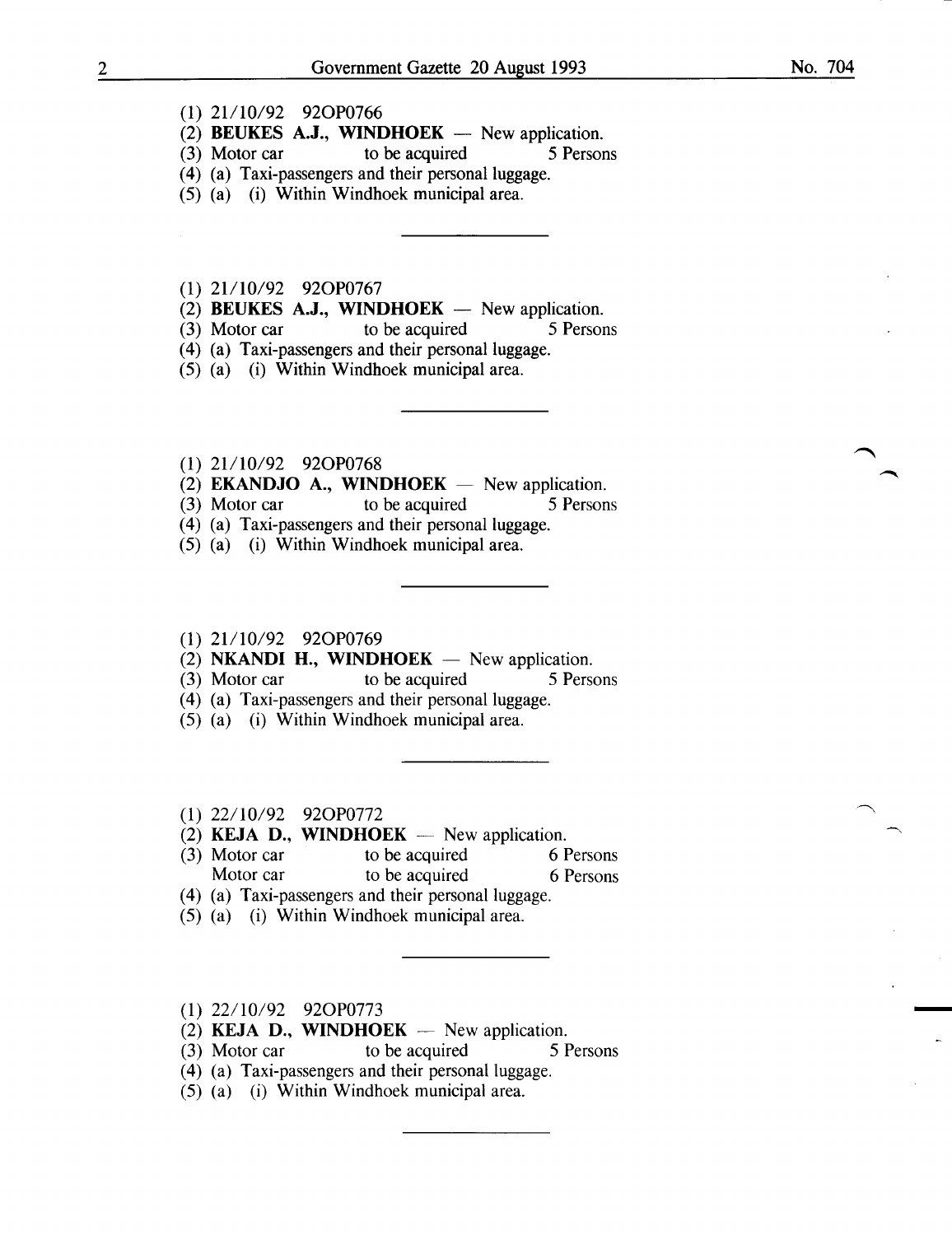- (1) 26/10/92 920P0781
- (2) **SHIKONGO P., WINDHOEK** New application.<br>(3) N 51539 W Motor car 5 Persons
- $(3)$  N 51539 W Motor car 5 Persons
- (4) (a) Taxi-passengers and their personal luggage.
- (5) (a) (i) Within Windhoek municipal area.

(1) 28/10/92 920P0783

- $(2)$  **TJINDANDI L., WINDHOEK** New application.
- (3) Motor car to be acquired 5 Persons
- (4) (a) Taxi-passengers and their personal luggage.
- (5) (a) (i) Within Windhoek municipal area.
- **(1)** 28/10/92 920P0784
- (2) **SHAKELLA W., WINDHOEK** Additional vehicle.<br>(3) Motor car to be acquired  $\overline{5}$  Persons
- (3) Motor car to be acquired
- (4) (a) Taxi-passengers and their personal luggage.
- (5) (a) (i) Within Windhoek municipal area.
- (1) 29/10/92 920P0786
- (2) **LUKAS F., WINDHOEK** New application.<br>(3) Motor car to be acquired 6 Pe
- to be acquired 6 Persons
- (4) (a) Taxi-passengers and their personal luggage.
- (5) (a) (i) Within Windhoek municipal area.
- **(1)** 29/10/92 920P0787
- (2) **HAMBIRA D.K., WINDHOEK**  $-$  New application.
- (3) Motor car to be acquired 5 Persons
- $(4)$  (a) Taxi-passengers and their personal luggage.
- (5) (a) (i) Within Windhoek municipal area.
- **(1)** 30/10/92 920P0791
- (2) VAN WYK W., WINDHOEK  $-$  New application.
- (3) N 69089 W Mini-bus 15 Persons
- ( 4) (a) Passengers and their personal effects.
- (5) (a) (i) From Windhoek to places situated within Namibia and return.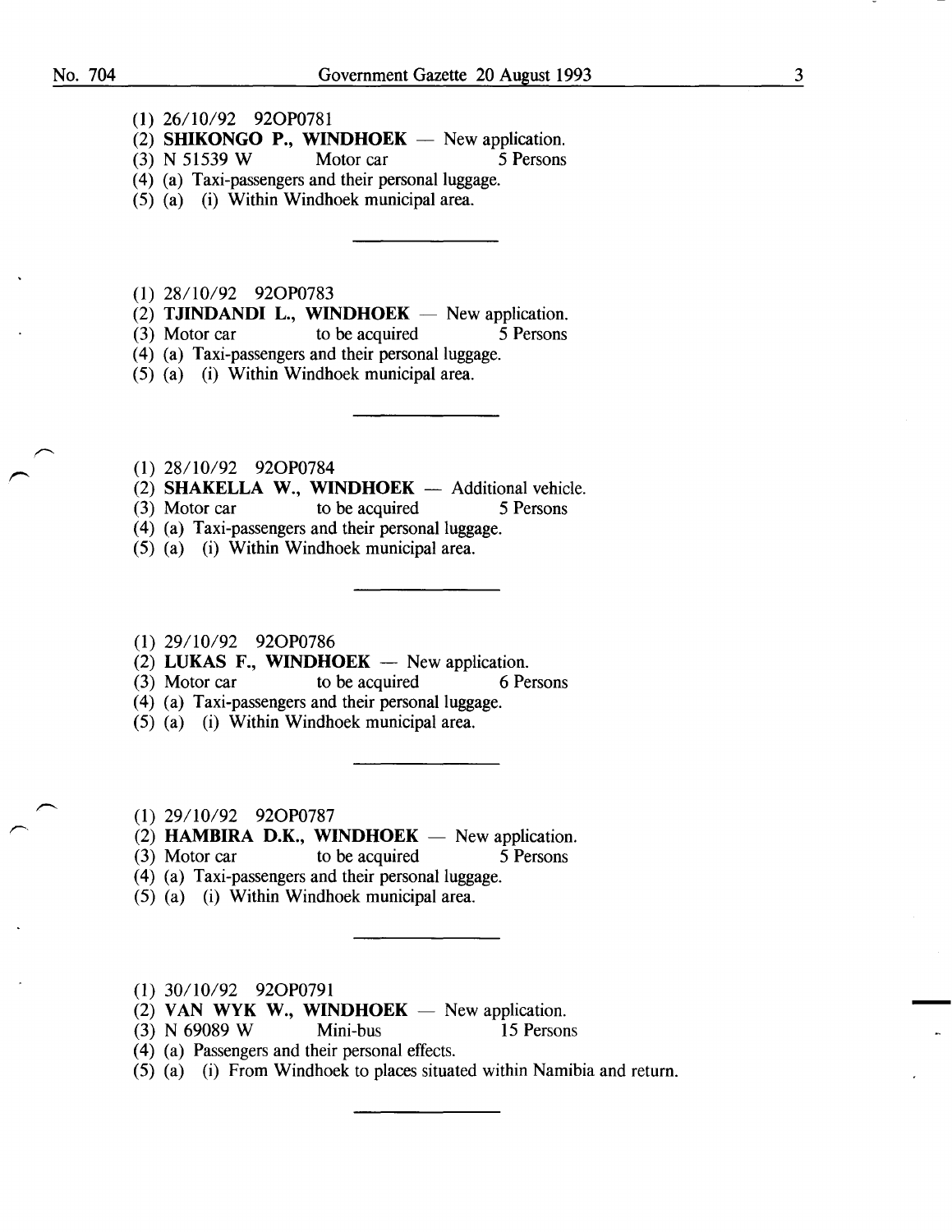- (1) 30/10/92 920P0792
- (2) **KANDANDO F.M., WINDHOEK** New application.<br>(3) Motor car to be acquired 5 Persons
- $(3)$  Motor car
- (4) (a) Taxi-passengers and their personal luggage.
- (5) (a) (i) Within Windhoek municipal area.
- (1) 30/10/92 920P0793
- (2) GARISEB F.D., WINDHOEK  $-$  New application.
- (3) N 21463 W Motor car 5 Persons
- (4) (a) Taxi-passengers and their personal luggage.
- (5) (a) (i) Within Windhoek municipal area.
- (1) 30/10/92 920P0794
- (2) GARISEB J.I., WINDHOEK  $-$  New application.
- (3) Motor car to be acquired 5 Persons
- (4) (a) Taxi-passengers and their personal luggage.
- (5) (a) (i) Within Windhoek municipal area.

#### (1) 30/10/92 920P0795

- (2) BAUMAKWE M., WINDHOEK  $-$  New application.
- (3) Motor car to be acquired 5 Persons
- (4) (a) Taxi-passengers and their personal luggage.
- (5) (a) (i) Within Windhoek municipal area.
- (1) 30/10/92 920P0796
- (2) IZAAKS W.J., WINDHOEK  $-$  New application.
- (3) N 58726 W Motor car 5 Persons
- ( 4) (a) Taxi-passengers and their personal luggage.
- (5) (a) (i) Within Windhoek municipal area.
- (1) 29/10/92 920P0800
- (2) KAUARI E.K., WINDHOEK  $-$  New application.
- (3) Motor car to be acquired 5 Persons
- (4) (a) Taxi-passengers and their personal luggage.
- (5) (a) (i) Within Windhoek municipal area.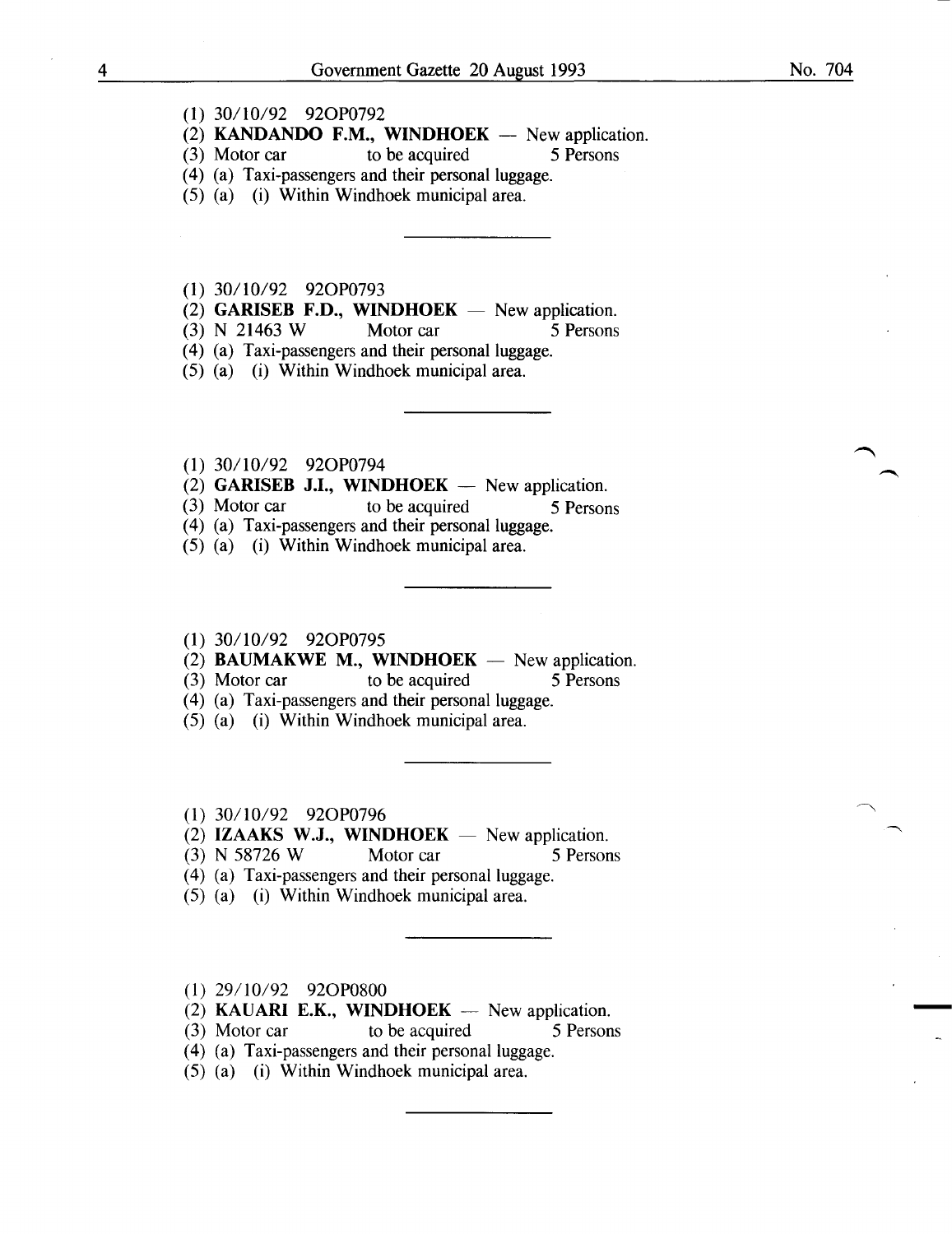- (1) 03/12/92 920P0801
- (2) **HIPOSA G., WINDHOEK**  $-$  New application.<br>(3) Motor car to be acquired 6 Persons
- $(3)$  Motor car
- (4) (a) Taxi-passengers and their personal luggage.
- (5) (a) (i) Within Windhoek municipal area.
- (1) 08/11/92 92OP0802
- 
- (2) **KOTZE F.G., WINDHOEK** New application.<br>(3) N 48337 W Mini-bus 14 Persons (3) N 48337 W Mini-bus 14 Persons<br>
Mini-bus to be acquired 14 Persons Mini-bus to be acquired 14 Persons<br>
Mini-bus to be acquired 14 Persons Mini-bus to be acquired
- ( 4) (a) Passengers and their personal effects.
- (5) (a) (i) From Windhoek to Keetmanshoop via Rehoboth, Kalkrand, Mariental, Gibeon, Asab, Kainachas, Berseba and Tses over weekends and return via the same route.
	- (ii) From Windhoek to Mariental and return.
- (1) 16/11/92 92OP0840
- (2) **KOTJINJO E.S., WINDHOEK** New application.<br>(3) Motor car to be acquired 5 Persons
- $(3)$  Motor car to be acquired
- (4) (a) Taxi-passengers and their personal luggage.
- (5) (a) (i) Within Windhoek municipal area.
- $(1)$  20/01/93 92OP1049
- (2) KASHEETA J.A., WINDHOEK  $-$  New application.
- (3) N 17853 W Motor car 4 Persons
- (4) (a) Taxi-passengers and their personal luggage.
- (5) (a) (i) Within Windhoek municipal area.

(1) 30/03/93 920P1398

- (2) ANGULA N.J., WINDHOEK  $-$  New application.
- $(3)$  N 69751 W Motor car 5 Persons
- (4) (a) Taxi-passengers and their personal luggage.
- (5) (a) (i) Within Windhoek municipal area.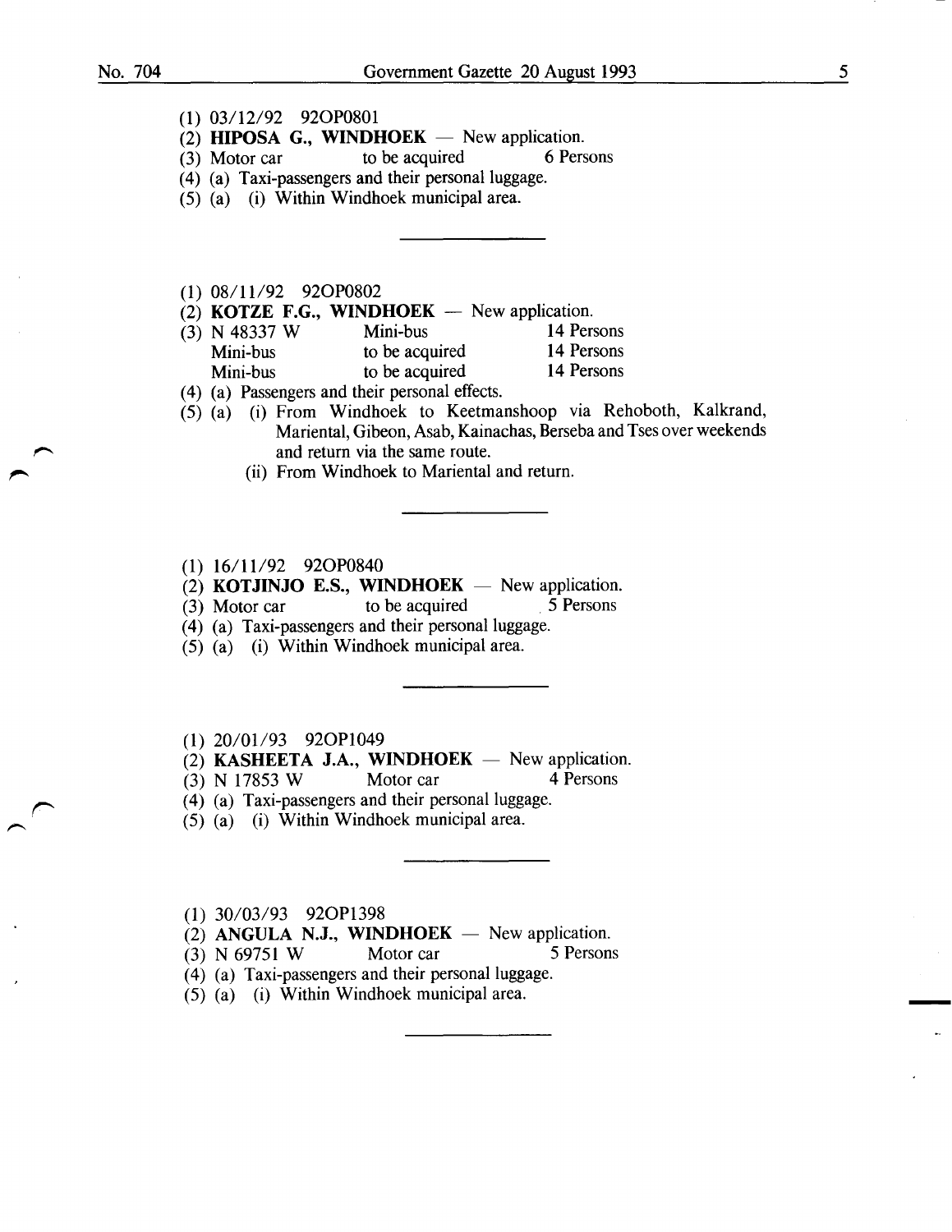- (1) 30/03/93 920P1399
- (2) LUKAS M., WINDHOEK New application.<br>(3) Motor car to be acquired 5 Persons
- to be acquired
- (4) (a) Taxi-passengers and their personal luggage.
- (5) (a) (i) Within Windhoek municipal area.

#### (1) 31/03/93 920P1407

| (2) |            | <b>MBUNGUHA E.K., WINDHOEK</b> $-$ New application. |            |
|-----|------------|-----------------------------------------------------|------------|
| (3) | <b>Bus</b> | to be acquired                                      | 16 Persons |
|     | Bus        | to be acquired                                      | 16 Persons |
|     | Bus        | to be acquired                                      | 16 Persons |
|     | <b>Bus</b> | to be acquired                                      | 16 Persons |
|     | <b>Bus</b> | to be acquired                                      | 16 Persons |
|     | <b>Bus</b> | to be acquired                                      | 16 Persons |
|     | <b>Bus</b> | to be acquired                                      | 16 Persons |
|     | Bus        | to be acquired                                      | 16 Persons |
|     | <b>Bus</b> | to be acquired                                      | 16 Persons |
|     | <b>Bus</b> | to be acquired                                      | 16 Persons |
|     | <b>Bus</b> | to be acquired                                      | 16 Persons |
|     | Bus        | to be acquired                                      | 16 Persons |
|     | <b>Bus</b> | to be acquired                                      | 16 Persons |
|     | <b>Bus</b> | to be acquired                                      | 16 Persons |
|     | <b>Bus</b> | to be acquired                                      | 16 Persons |
|     | <b>Bus</b> | to be acquired                                      | 16 Persons |
|     | <b>Bus</b> | to be acquired                                      | 16 Persons |
|     | <b>Bus</b> | to be acquired                                      | 16 Persons |
|     | <b>Bus</b> | to be acquired                                      | 16 Persons |
|     | <b>Bus</b> | to be acquired                                      | 16 Persons |
|     | <b>Bus</b> | to be acquired                                      | 16 Persons |
|     | Bus        | to be acquired                                      | 16 Persons |
|     | <b>Bus</b> | to be acquired                                      | 16 Persons |
|     | <b>Bus</b> | to be acquired                                      | 16 Persons |
|     | <b>Bus</b> | to be acquired                                      | 16 Persons |
|     | <b>Bus</b> | to be acquired                                      | 16 Persons |
|     | <b>Bus</b> | to be acquired                                      | 16 Persons |
|     |            |                                                     |            |

- ( 4) (a) Taxi-passengers and their personal luggage.
- (5) (a) (i) (a) Within the municipal area of Windhoek; and (b) on casual trips from places within (a) to places situated within Namibia and return.
- (1) 01/04/93 930P0004

 $\sim$ 

- $(2)$  KAKUJAHA U., WINDHOEK New application.
- (3) Motor car to be acquired 5 Persons
- ( 4) (a) Taxi-passengers and their personal luggage.
- (5) (a) (i) Within Windhoek municipal area.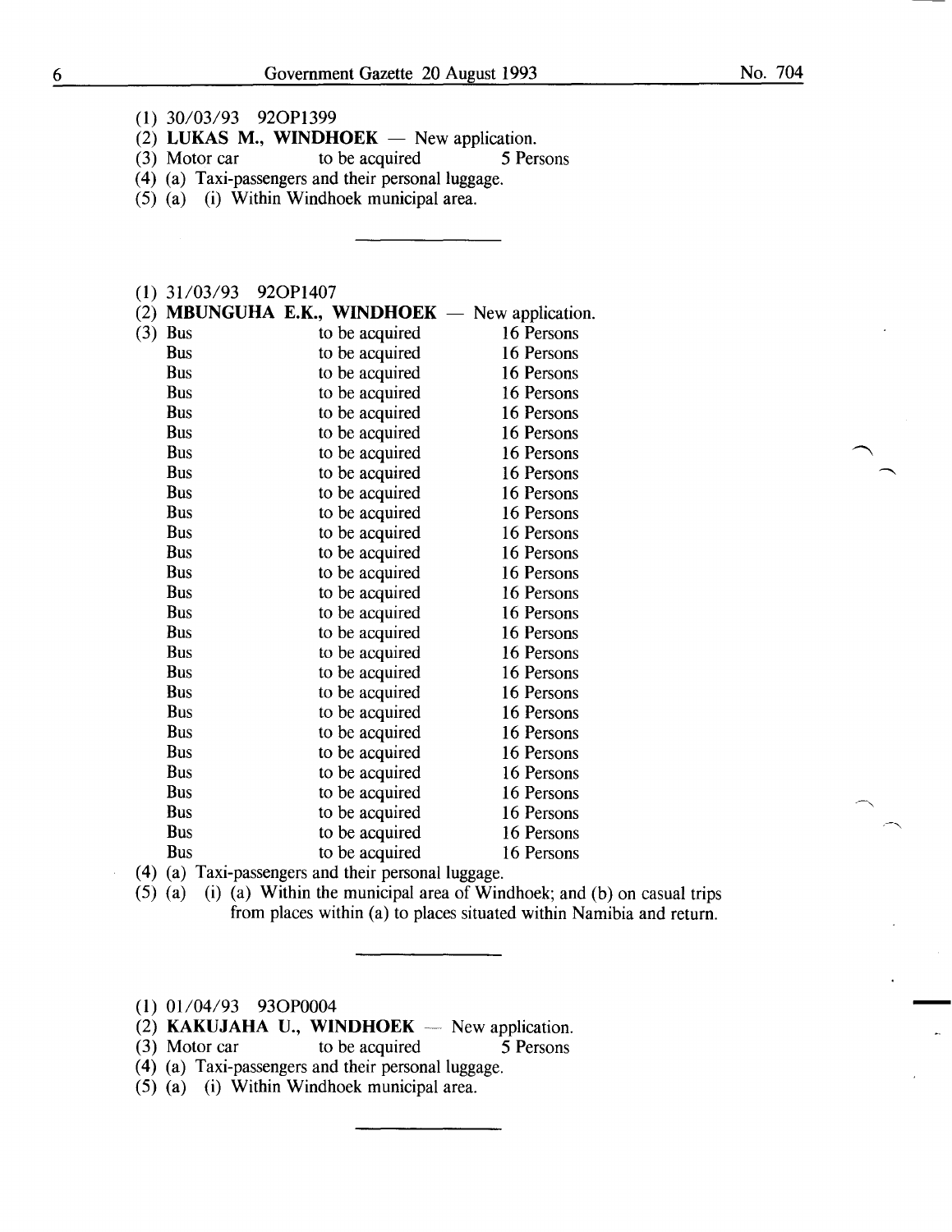- (1) 01/04/93 93OP0006
- (2) VAN ROOYEN Z., WINDHOEK  $-$  New application.
- (3) Motor car to be acquired 5 Persons
- (4) (a) Taxi-passengers and their personal luggage.
- (5) (a) (i) Within Windhoek municipal area.
- $(1)$  01/04/93 93OP0007
- (2) **DENTLINGER B.R., REHOBOTH**  $-$  New application.<br>(3) Mini-bus to be acquired 16 Persons
- $(3)$  Mini-bus to be acquired
- ( 4) (a) Passengers and their personal effects.
- (5) (a) (i) From Rehoboth to Windhoek via the main road and return via the same route.
- (1) 06/04/93 930P0017
- $(2)$  TAHAFENI J., WINDHOEK New application.
- (3) Mini-bus to be acquired 16 Persons<br>
Mini-bus to be acquired 16 Persons to be acquired
- ( 4) (a) Passengers and their personal effects.
- (5) (a) (i) From Windhoek to Oshakati via Okahandja, Otjiwarongo, Otavi, Tsumeb, Oshivelo and Ondangwa and return via the same route.
- (1) 06/04/93 930P0018
- (2) TAHAFENI J., WINDHOEK  $-$  New application.
- (3) Mini-bus to be acquired 16 Persons<br>
Mini-bus to be acquired 16 Persons Mini-bus to be acquired
- ( 4) (a) Passengers and their personal effects.
- (5) (a) (i) From Windhoek to Okahandja via Brakwater and return via the same route.

T/Table: As and when required. Tariffs: As per agreement.

- (1) 22/04/93 930P0082
- (2) SHIKOLALYE C., WINDHOEK  $-$  New application.
- $(3)$  Motor car to be acquired  $5$  Persons
- ( 4) (a) Taxi-passengers and their personal luggage.
- (5) (a) (i) Within Windhoek municipal area.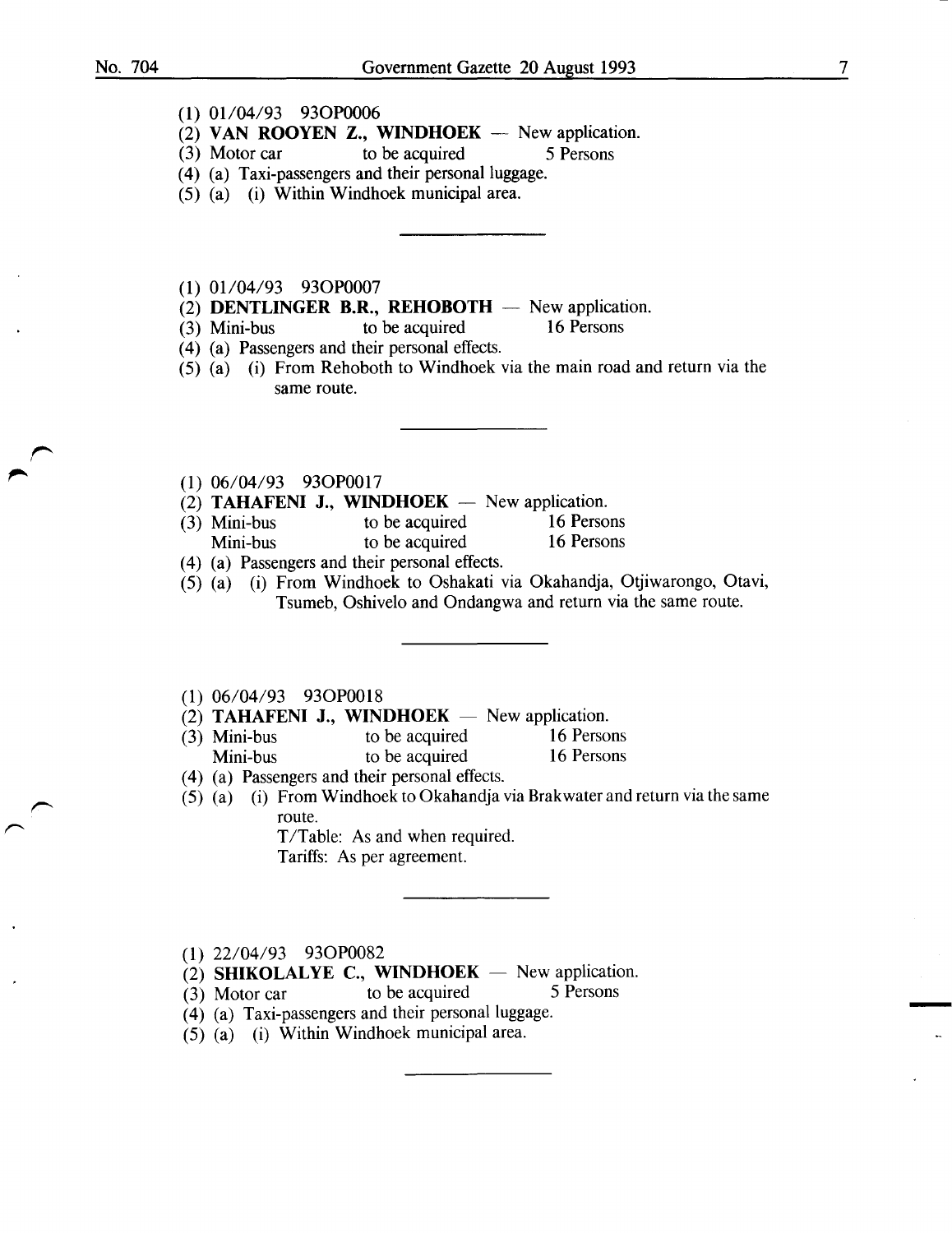- (1) 22/04/93 930P0083
- (2) GARISEB M., WINDHOEK New application.<br>(3) Motor car to be acquired 10 Persons
- to be acquired
- ( 4) (a) Taxi-passengers and their personal luggage.
- (5) (a) (i) Within Windhoek municipal area.
- (1) 23/04/93 930P0086
- (2) **BRINKMAN J., WINDHOEK** New application.<br>(3) N 5502 W Motor car 6 Persons
- $(3)$  N 5502 W
- (4) (a) Taxi-passengers and their personal luggage.
- (5) (a) (i) Within Windhoek municipal area.
- (1) 23/04/93 930P0087
- (2) **TSHELAKOOSI K., WINDHOEK** -- Additional vehicle.<br>(3) Motor car to be acquired 5 Persons
- (3) Motor car to be acquired 5 Persons
- (4) (a) Taxi-passengers and their personal luggage.
- (5) (a) (i) Within Windhoek municipal area.
- (1) 23/04/93 930P0090
- (2) SNYDERS M.C., WINDHOEK New application.<br>(3) Motor car to be acquired 5 Persons
- (3) Motor car to be acquired 5 Persons
- $(4)$  (a) Taxi-passengers and their personal luggage.
- (5) (a) (i) Within Windhoek municipal area.
- (1) 26/04/93 930P0096
- (2) UNAEB R., WINDHOEK  $-$  New application.
- (3) Motor car to be acquired 5 Persons
- (4) (a) Taxi-passengers and their personal luggage.
- (5) (a) (i) Within Windhoek municipal area.
- (1) 26/04/93 930P0098
- (2) NANGULA W.O., WINDHOEK  $-$  New application.
- (3) Motor car to be acquired 5 Persons
- (4) (a) Taxi-passengers and their personal luggage.
- (5) (a) (i) Within Windhoek municipal area.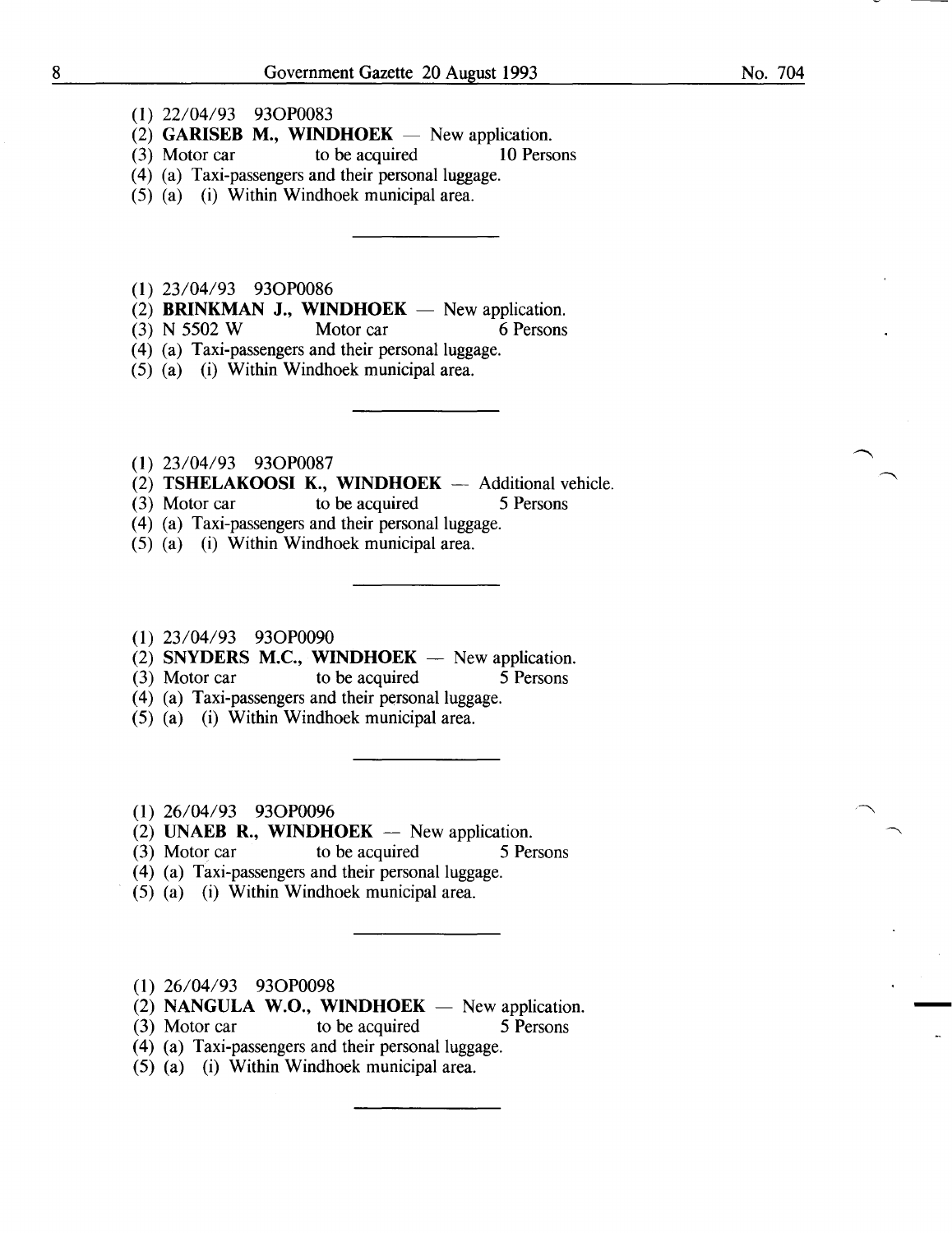- **(1)** 26/04/93 930P0100
- (2) **BROWN T., WINDHOEK** New application.
- (3) Motor car to be acquired 5 Persons
- **(4)** (a) Taxi-passengers and their personal luggage.
- (5) (a) (i) Within Windhoek municipal area.
- (1) 26/04/93 930P0101
- $(2)$  **BROWN S.C., WINDHOEK** New application.
- (3) Motor car to be acquired 5 Persons
- (4) (a) Taxi-passengers and their personal luggage.
- (5) (a) (i) Within Windhoek municipal area.
- **(1)** 27/04/93 930P0104
- (2) **SHILOMBWELWA H.E., WINDHOEK**  $-$  New application.
- (3) N 7545 W Motor car 5 Persons
- (4) (a) Taxi-passengers and their personal luggage.
- (5) (a) (i) Within Windhoek municipal area.
- (1) 27/04/93 930P0105
- (2) **KATAMILA T., WINDHOEK**  $-$  New application.
- (3) N 7531 W Motor car 5 Persons
- (4) (a) Taxi-passengers and their personal luggage.
- (5) (a) (i) Within Windhoek municipal area.
- **(1)** 27/04/93 930P0109
- (2) **BEUKES R.T., WINDHOEK** New application.
- (3) N 73574 W Motor car 5 Persons
- (4) (a) Taxi-passengers and their personal luggage.
- (5) (a) (i) Within Windhoek municipal area.
- (1) 27/04/93 930P0110
- (2) **HAMBUDA F., ORANJEMUND**  $-$  New application.
- (3) Mini-bus to be acquired 16 Persons
	-
- ( 4) (a) Passengers and their personal effects.
- (5) (a) (i) Within Oranjemund municipal area.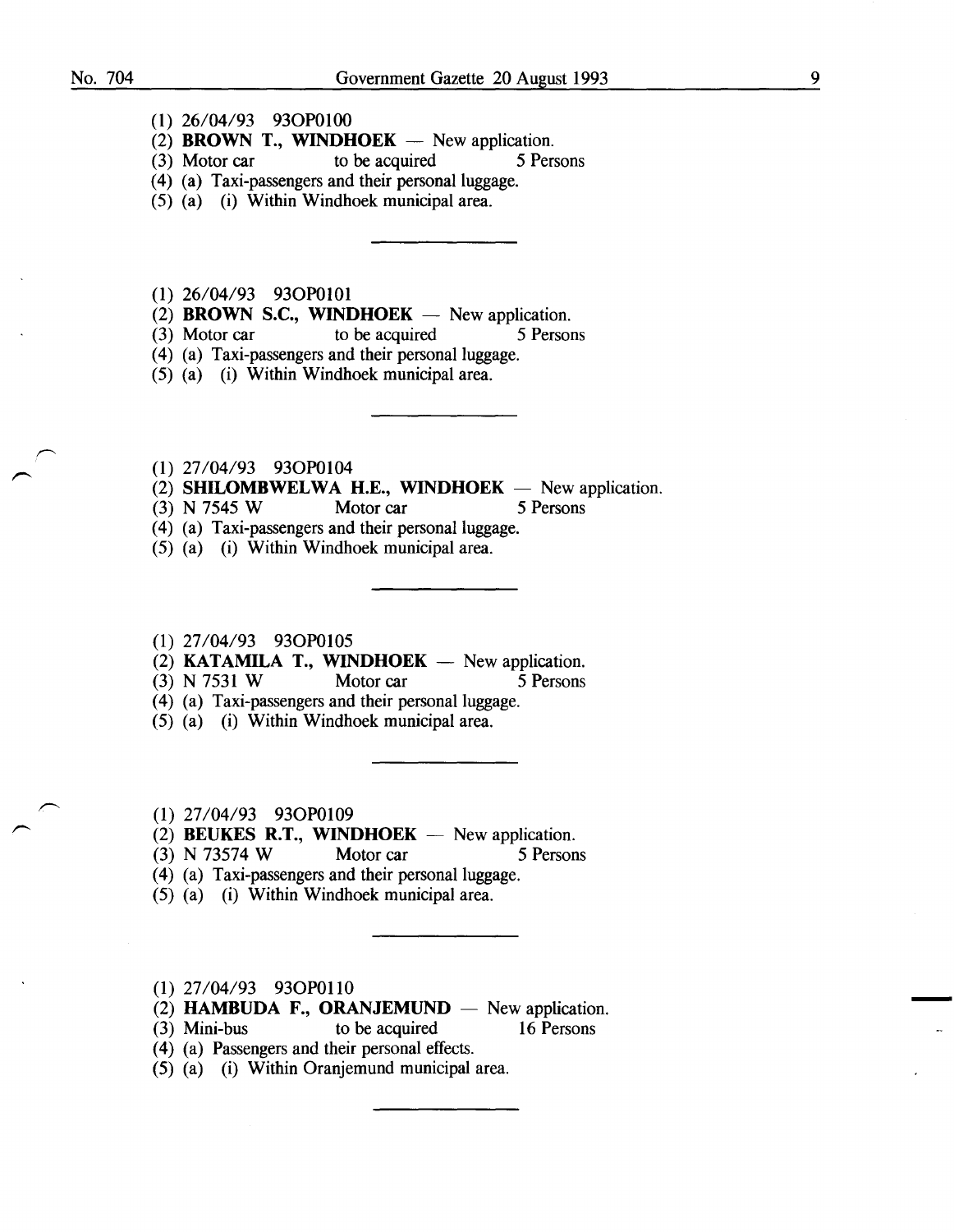No. 704

- (1) 28/04/93 930P0112
- (2) CLOETE W.A., WINDHOEK  $-$  New application.
- (3) Motor car to be acquired 5 Persons
- ( 4) (a) Taxi-passengers and their personal luggage.
- (5) (a) (i) Within Bethanien magisterial district.
	- (ii) Within Karasburg magisterial district.
	- (iii) Within Keetmanshoop magisterial district.
	- (iv) Within Liideritz magisterial district.
	- (v) Within Maltahohe magisterial district.
	- (vi) Within Mariental magisterial district.
	- (vii) Within Rehoboth magisterial district.
	- (viii) Within Windhoek magisterial district.
	- (ix) From a place on the Namibia/Republic of South Africa border at Noordoewer to Windhoek via Grünau, Keetmanshoop and Mariental.
	- (x) From Windhoek to a place on the Namibia/R.S.A. border at Noordoewer via Mariental, Keetmanshoop and Griinau.
- (1) 28/04/93 930P0113
- (2) CLOETE W.A., AROAB  $-$  New application.
- (3) Motor car to be acquired 5 Persons
- ( 4) (a) Taxi-passengers and their personal luggage.
- (5) (a) (i) Within Bethanien magisterial district.
	- (ii) Within Karasburg magisterial district.
	- (iii) Within Keetmanshoop magisterial district.
	- (iv) Within Liideritz magisterial district.
	- (v) Within Maltahohe magisterial district.
	- (vi) Within Mariental magisterial district.
	- (vii) Within Rehoboth magisterial district.
	- (viii) Within Windhoek magisterial district.
	- (ix) From a place on the Namibia/Republic of South Africa border at Noordoewer to Windhoek via Grünau, Keetmanshoop and Mariental.
	- (x) From Windhoek to a place on the Namibia/R.S.A. border at Noordoewer via Mariental, Keetmanshoop and Griinau.
- (1) 28/04/93 930P0114
- (2) CLOETE W.A., AROAB  $-$  New application.
- (3) N 60967 W Bus 16 Persons
- (4) (a) Taxi-passengers and their personal luggage.
- (5) (a) (i) (a) Within the municipal area of Aroab; and (b) from places situated within area (a) to places situated within Namibia and return. T/Table: As and when required.
	- Tariffs: As per agreement.
	- (ii) Within Karasburg magisterial district.
	- (iii) Within Keetmanshoop magisterial district.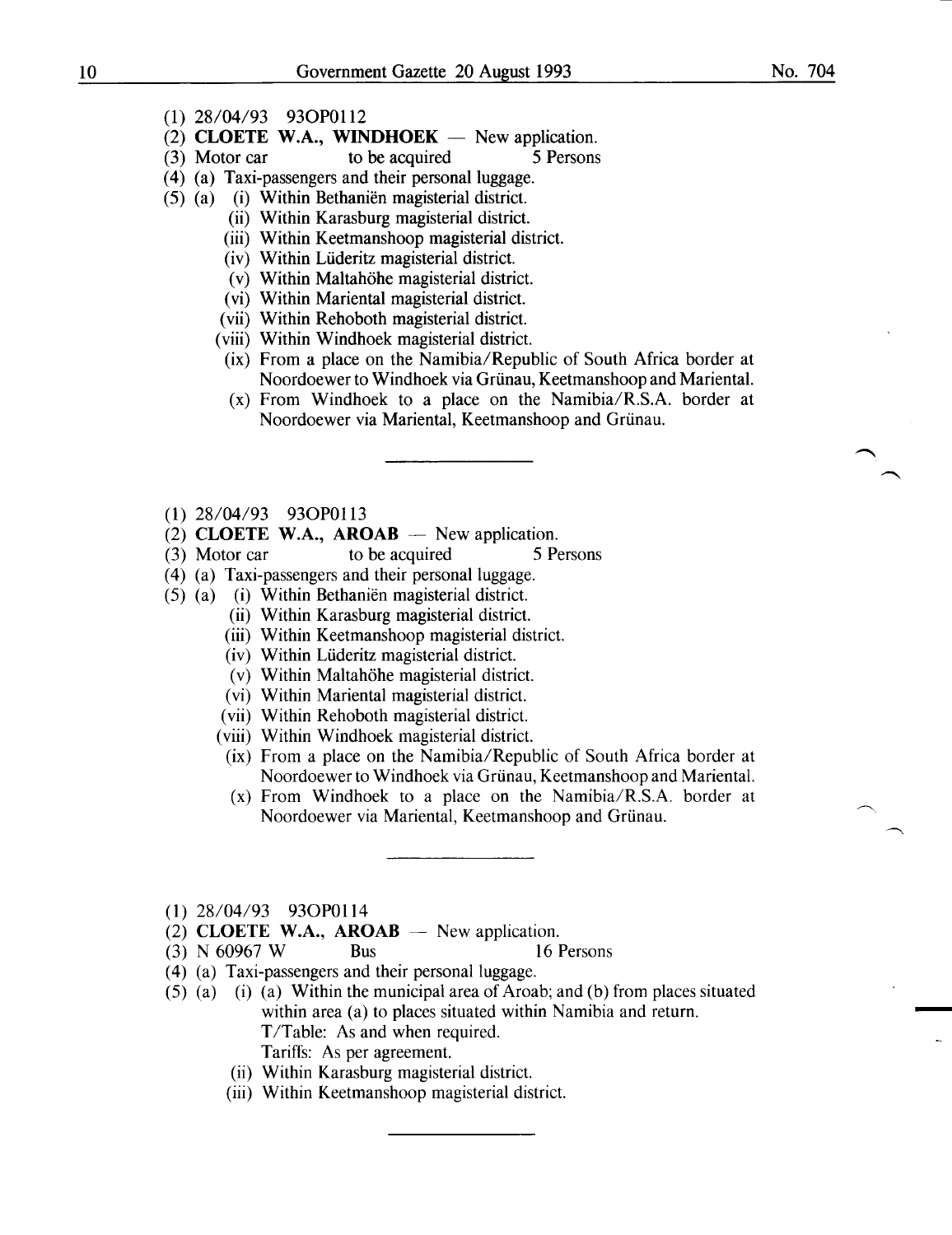- (1) 28/04/93 930P0115
- (2) **KUZATJIKE E., WINDHOEK** New application.<br>(3) Motor car to be acquired 5 Persons
- to be acquired 5 Persons
- (4) (a) Taxi-passengers and their personal luggage.
- (5) (a) (i) Within Windhoek municipal area.
- (1) 28/04/93 930P0116
- (2) **SHAMMBWAK S.H., WINDHOEK** New application.<br>(3) Motor car to be acquired 6 Persons
- to be acquired
- (4) (a) Taxi-passengers and their personal luggage.
- (5) (a) (i) Within Windhoek municipal area.
- (1) 28/04/93 930P0120
- (2) MULUNGA S., WINDHOEK  $-$  Additional vehicle.
- (3) N 49239 W Motor car 5 Persons
- (4) (a) Taxi-passengers and their personal luggage.
- (5) (a) (i) Within Windhoek municipal area.
- (1) 29/04/93 930P0123
- (2) NAMIB CONTRACT HAULAGE (PTY) LTD., WINDHOEK  $-$ New application.
- (3) N 51985 W Bus N 52031 W Bus N 51917 W Bus N 51978 W Bus 71 Persons 71 Persons 71 Persons
	- 71 Persons
- ( 4) (a) Passengers and their personal effects.

(5) (a) (i) From Windhoek to Oshikango via Okahandja, Otjiwarongo, Tsumeb, Ondangwa, and Oshakati and return via the same route. T/Table: As and when required.

- Tariffs: R38,00 per person per single trip.
- (ii) From Windhoek to Ruacana via Okahandja, Otjiwarongo, Tsumeb, Ondangwa and Oshakati and return via the same route.
- (1) 30/04/93 930P0126
- (2) FILLEMON T., WINDHOEK  $-$  New application.
- (3) Motor car to be acquired 6 Persons
- (4) (a) Taxi-passengers and their personal luggage.
- (5) (a) (i) Within Windhoek municipal area.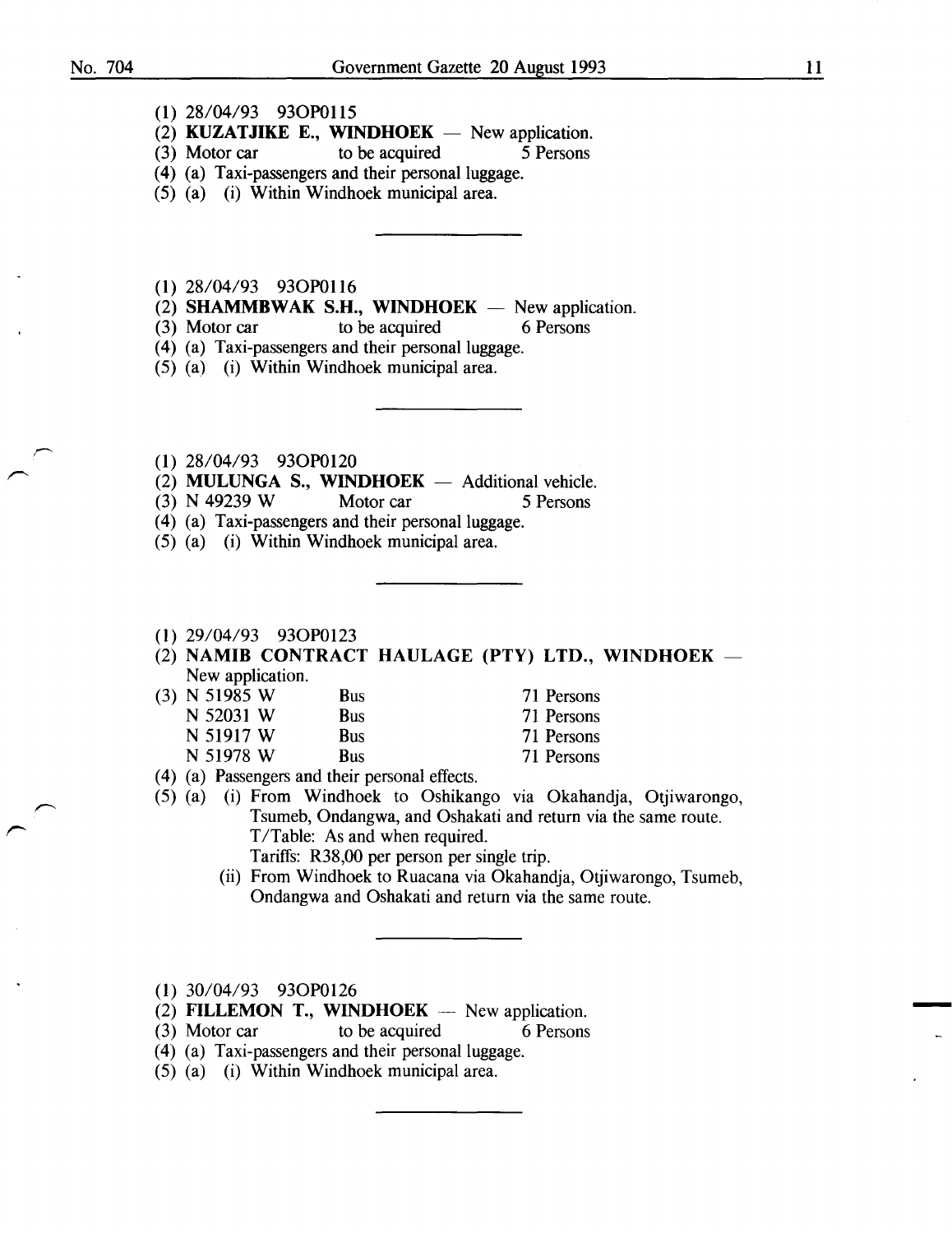- (1) 30/04/93 930P0127
- (2) **KAPATJE P., WINDHOEK** New application.<br>(3) Motor car to be acquired  $\frac{5 \text{ Persons}}{200}$
- to be acquired
- (4) (a) Taxi-passengers and their personal luggage.
- (5) (a) (i) Within Windhoek municipal area.
- (1) 30/04/93 930P0128
- (2) **KAPATJA P., WINDHOEK** New application.<br>(3) Motor car to be acquired  $\frac{5 \text{ Person}}{2}$
- to be acquired 5 Persons
- (4) (a) Taxi-passengers and their personal luggage.
- (5) (a) (i) Within Windhoek municipal area.
- (1) 06/04/93 930P0019
- (2) **HAMUNDJEMBO J., WINDHOEK** New application.<br>(3) Mini-bus to be acquired 16 Persons
- Mini-bus to be acquired 16 Persons<br>
Mini-bus to be acquired 16 Persons Mini-bus to be acquired 16 Persons<br>
Mini-bus to be acquired 16 Persons Mini-bus to be acquired 16 Persons<br>
Mini-bus to be acquired 16 Persons to be acquired 16 Persons
- ( 4) (a) Passengers and their personal effects.
- (5) (a) (i) From Windhoek to Oshakati via Okahandja, Otjiwarongo, Otavi, Tsumeb, Oshivelo and Ondangwa and return via the same route.
- (1) 06/04/93 930P0020
- (2) **NDISIRO T., WINDHOEK**  $-$  New application.
- (3) Mini-bus to be acquired 16 Persons<br>
Mini-bus to be acquired 16 Persons to be acquired 16 Persons
- ( 4) (a) Passengers and their personal effects.
- (5) (a) (i) From places situated within Windhoek municipal area to Epako township at Gobabis and return via the same route. T/Table: As and when required. Tariff: As per agreement.
- (1) 07/04/93 930P0022
- (2) **JOUBERT J.H., WINDHOEK**  $-$  New application.
- (3) N 2403 S<br>
N 284 W<br>
Station Wagon<br>
S Persons<br>
S Persons Station Wagon 5 Persons N 4532 W Station Wagon 5 Persons N 75971 W Station Wagon 5 Persons N 35081 W L.D.V. 5 Persons<br>N 1625 S L.D.V. 5 Persons L.D.V. 5 Persons
- ( 4) (a) Tourists and their personal effects.
- (5) (a) (i) Within the borders of the Republic of Namibia.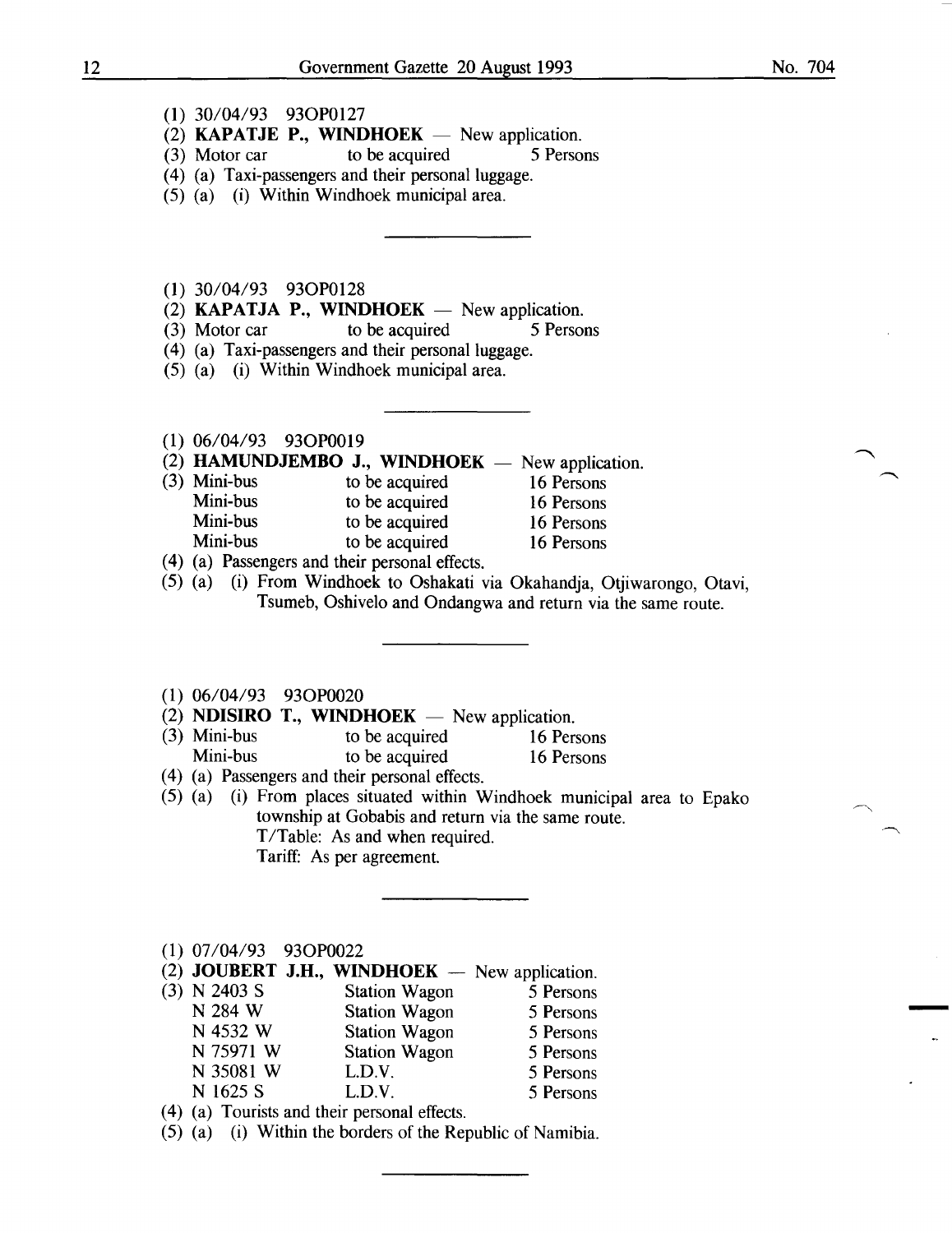- **(1)** 07/04/93 930P0024
- (2) **RODGER I.R., WINDHOEK** New application.<br>(3) N 46252 W Station Wagon 10 Persons
- $(3)$  N 46252 W
- ( 4) (a) Tourists and their personal effects.
- (5) (a) (i) Within the borders of the Republic of Namibia.
- **(1)** 07/04/93 930P0026
- $(2)$  **PIETERS C., WINDHOEK** New application.
- (3) Motor car to be acquired 5 Persons
- (4) (a) Taxi-passengers and their personal luggage.
- (5) (a) (i) Within Windhoek municipal area.
- **(1)** 07/04/93 930P0027
- $(2)$  **MOUTON R.J., REHOBOTH**  $-$  New application.
- (3) Mini-bus to be acquired 16 Persons
- (4) (a) Passengers and their personal effects.
- (5) (a) (i) From Rehoboth to Windhoek via the main road and return via the same route.
- (1) 07/04/93 930P0028
- (2) **WOLMAN C.J., WINDHOEK** New application.<br>(3) Motor car to be acquired 6 Persons
- $(3)$  Motor car
- (4) (a) Taxi-passengers and their personal luggage.
- (5) (a) (i) Within Windhoek municipal area.
- (1) 08/04/93 930P0030
- (2) **TJIJENDA J.K., WINDHOEK** Amendment of authorised area from Swakopmund to Windhoek.
- (3) SS 2652 Motor car 5 Persons
- ( 4) (a) Taxi-passengers and their personal luggage.
- (5) (a) (i) Within Windhoek municipal area.
- (1) 18/04/93 930P0035
- $(2)$  **IYAMBO A., WINDHOEK** New application.
- (3) N 3569 W Motor car 5 Persons
- (4) (a) Taxi-passengers and their personal luggage.
- (5) (a) (i) Within Windhoek municipal area.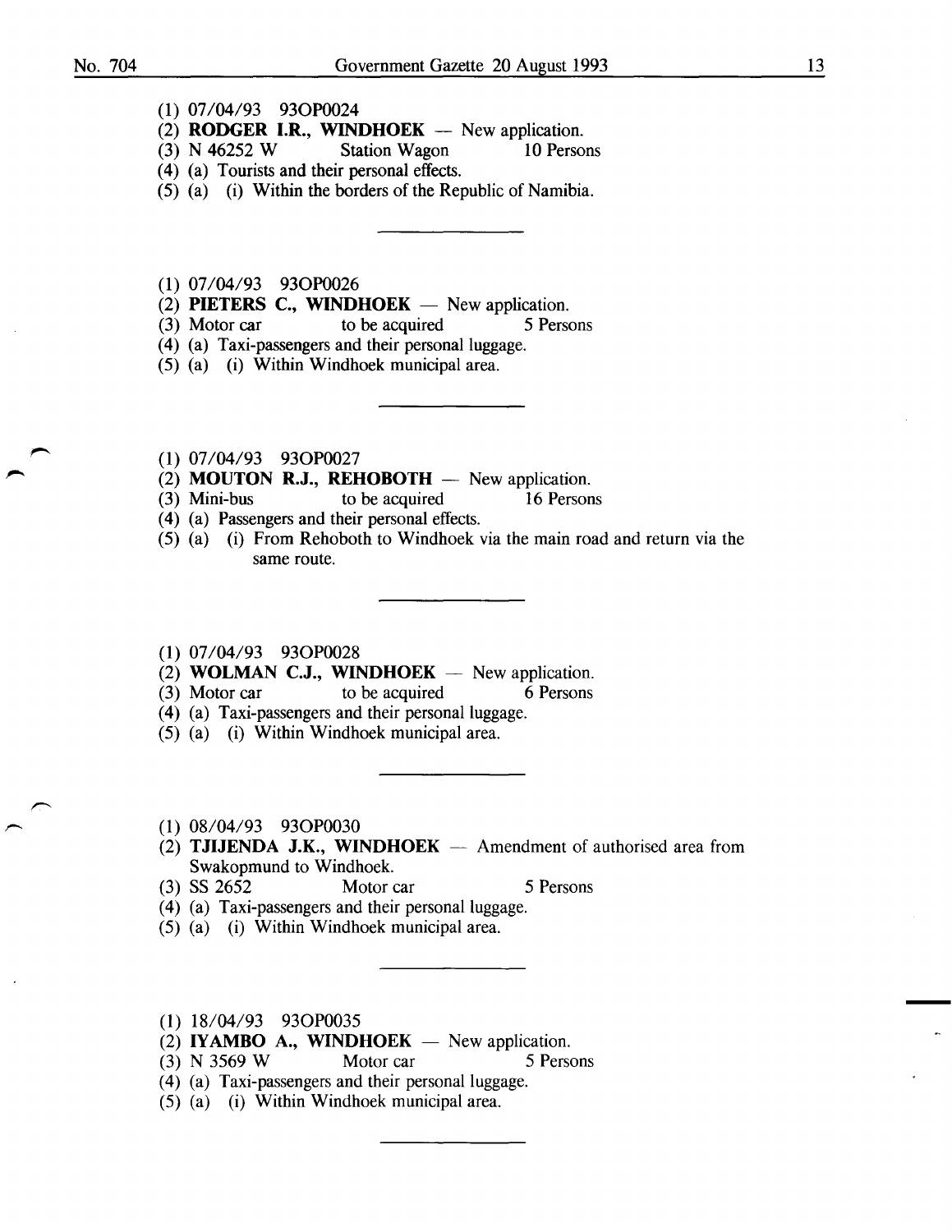- (1) 14/04/93 930P0038
- (2) **KANDJII W., WINDHOEK**  $-$  New application.<br>(3) Motor car to be acquired 5 Perso
- to be acquired 5 Persons
- ( 4) (a) Taxi-passengers and their personal luggage.
- (5) (a) (i) Within Windhoek municipal area.
- (1) 14/04/93 930P0039
- (2) **KATJIUONGUA H., WINDHOEK** New application.<br>(3) Motor car to be acquired 5 Persons
- to be acquired 5 Persons
- (4) (a) Taxi-passengers and their personal luggage.
- (5) (a) (i) Within Windhoek municipal area.
- (1) 14/04/93 930P0045
- (2) **GENTZ R.M., WINDHOEK** New application.<br>(3) Motor car to be acquired 5 Persons
- $(3)$  Motor car to be acquired
- (4) (a) Taxi-passengers and their personal luggage.
- (5) (a) (i) Within Windhoek municipal area.
- (1) 15/04/93 930P0051
- (2) **JEROBEAM K., WINDHOEK**  $-$  New application.<br>(3) Motor car to be acquired 5 Persons
- to be acquired 5 Persons
- ( 4) (a) Taxi-passengers and their personal luggage.
- (5) (a) (i) Within Windhoek municipal area.
- (1) 15/04/93 930P0052
- (2) NGHANDI L.T., WINDHOEK  $-$  New application.
- (3) Motor car to be acquired 5 Persons
- (4) (a) Taxi-passengers and their personal luggage.
- (5) (a) (i) Within Windhoek municipal area.
- (1) 15/04/93 930P0053
- $(2)$  ANDREAS P.T.S., WINDHOEK New application.
- (3) Motor car to be acquired 5 Persons
- (4) (a) Taxi-passengers and their personal luggage.
- (5) (a) (i) Within Windhoek municipal area.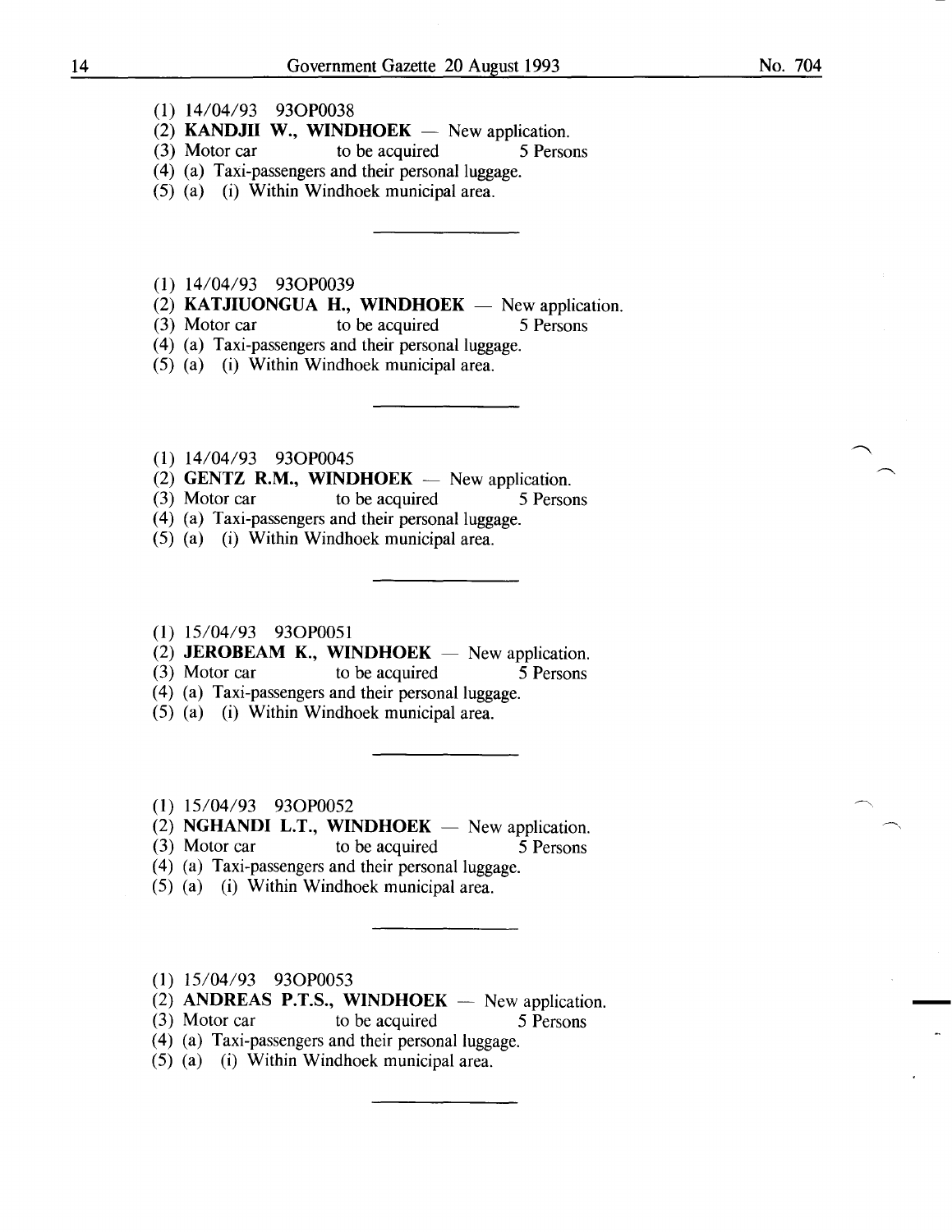- (1) 15/04/93 930P0054
- (2) LAICH W., WINDHOEK New application.<br>(3) N 40035 W Motor car 7 Pe.
- (3) N 40035 W Motor car 7 Persons
- ( 4) (a) Tourists and their personal effects.
- (5) (a) (i) Within the borders of the Republic of Namibia.
- (1) 16/04/93 930P0055
- (2) PRECAST CONCRETE INDUSTRIES (PTY) LTD., WINDHOEK - New application.

| (3) N 71484 W | Lorry   | $10970$ kg |
|---------------|---------|------------|
| N 27683 W     | Lorry   | 10840 kg   |
| N 63095 W     | Lorry   | 8380 kg    |
| N 6352 W      | Lorry   | 10500 kg   |
| N 58005 W     | Lorry   | 10578 kg   |
| N 22875 W     | Trailer | 24150 kg   |
|               |         |            |

- (4) (a) Own employees and their personal effects if no charge is made for such conveyance.
- (5) (a) (i) Within Windhoek municipal area.
- (1) 16/04/93 930P0057
- (2) KALAHARI NAMIBIA TAILOR-MADE TOURS LTD., WIND- $HOEK$  — New application.
- (3) L.D.V. to be acquired 6 Persons

- (4) (a) Tourists and their personal effects.
- (5) (a) (i) Within the borders of the Republic of Namibia.
- (1) 16/04/93 930P0059
- (2) **MBARIANI Z., WINDHOEK** New application.
- (3) Motor car to be acquired 6 Persons
- (4) (a) Taxi-passengers and their personal luggage.
- (5) (a) (i) Within Windhoek municipal area.
- (1) 16/04/93 930P0060
- (2) **MBARIANI Z., WINDHOEK**  $-$  New application.
- (3) Motor car to be acquired 5 Persons
- (4) (a) Taxi-passengers and their personal luggage.
- (5) (a) (i) Within Windhoek municipal area.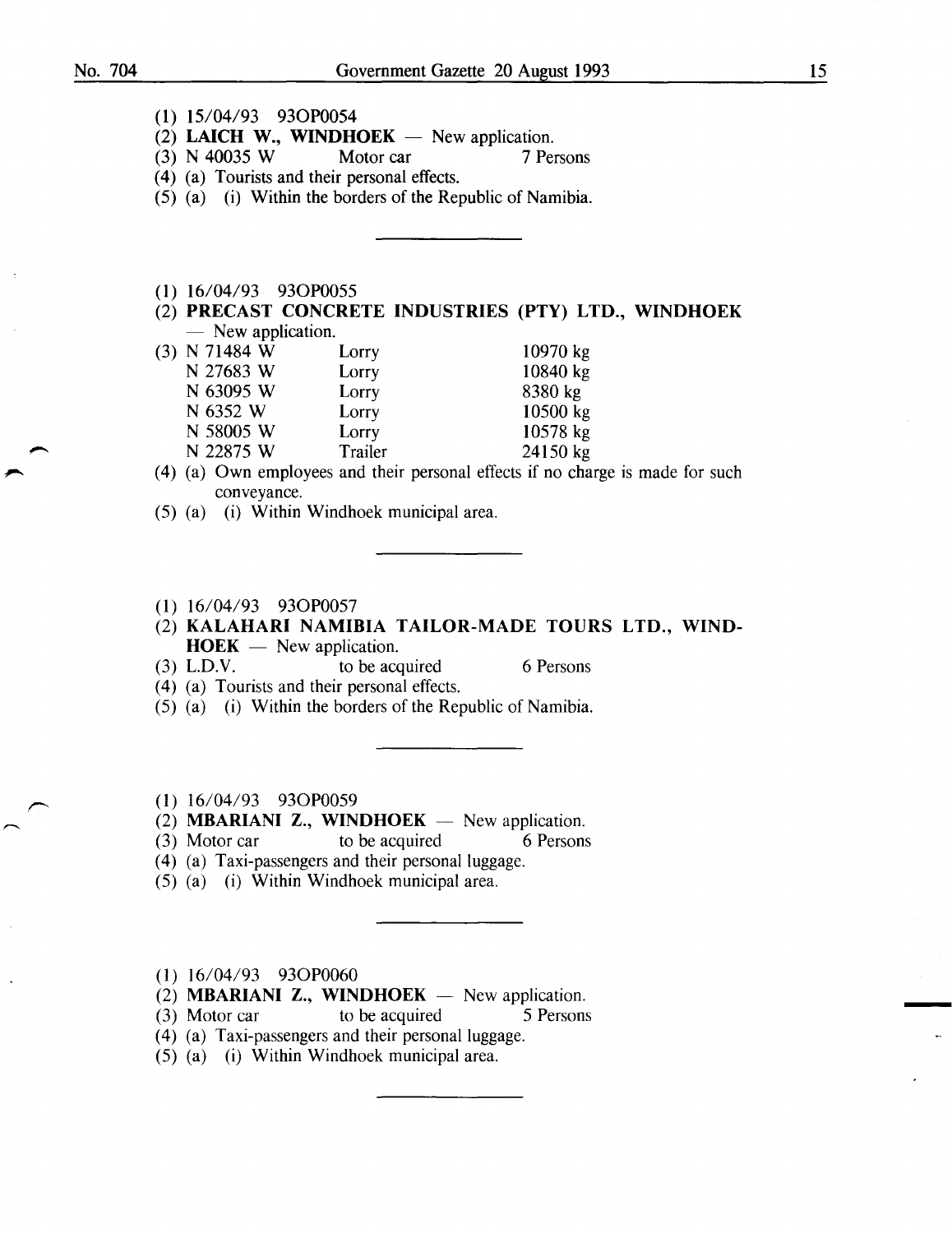- (I) I6/04/93 930P006I
- (2) **KANGERI S., WINDHOEK**  $-$  New application.<br>(3) Motor car to be acquired 5 Persons
- $(3)$  Motor car to be acquired
- (4) (a) Taxi-passengers and their personal luggage.
- (5) (a) (i) Within Windhoek municipal area.
- (I) I6/04/93 930P0062
- (2) **KANGERI S., WINDHOEK** New application.<br>(3) Motor car to be acquired 5 Persons
- (3) Motor car
- (4) (a) Taxi-passengers and their personal luggage.
- (5) (a) (i) Within Windhoek municipal area.
- (I) I9/04/93 930P0064
- (2) **ISASKAR K., GOBABIS** New application.<br>(3) Motor car to be acquired 5 Persons
- $(3)$  Motor car
- ( 4) (a) Taxi-passengers and their personal luggage.
- (5) (a) (i) Within Windhoek municipal area.
- (I) I9/04/93 930P0066
- $(2)$  ROOS L.J., WINDHOEK New application.
- (3) Motor car to be acquired 5 Persons
- (4) (a) Taxi-passengers and their personal luggage.
- (5) (a) (i) Within Windhoek municipal area.
- (I) 20/04/93 930P0067

 $(2)$  SAGARIA W.V., WINDHOEK - New application.

- (3) Motor car to be acquired 5 Persons
- (4) (a) Taxi-passengers and their personal luggage.
- (5) (a) (i) Within Windhoek municipal area.
- (I) 20/04/93 930P0070
- 
- (2) **MALGAS D., WINDHOEK** New application.<br>
(3) Motor car to be acquired 5 Persons
- (4) (a) Taxi-passengers and their personal luggage.
- (5) (a) (i) Within Windhoek municipal area.